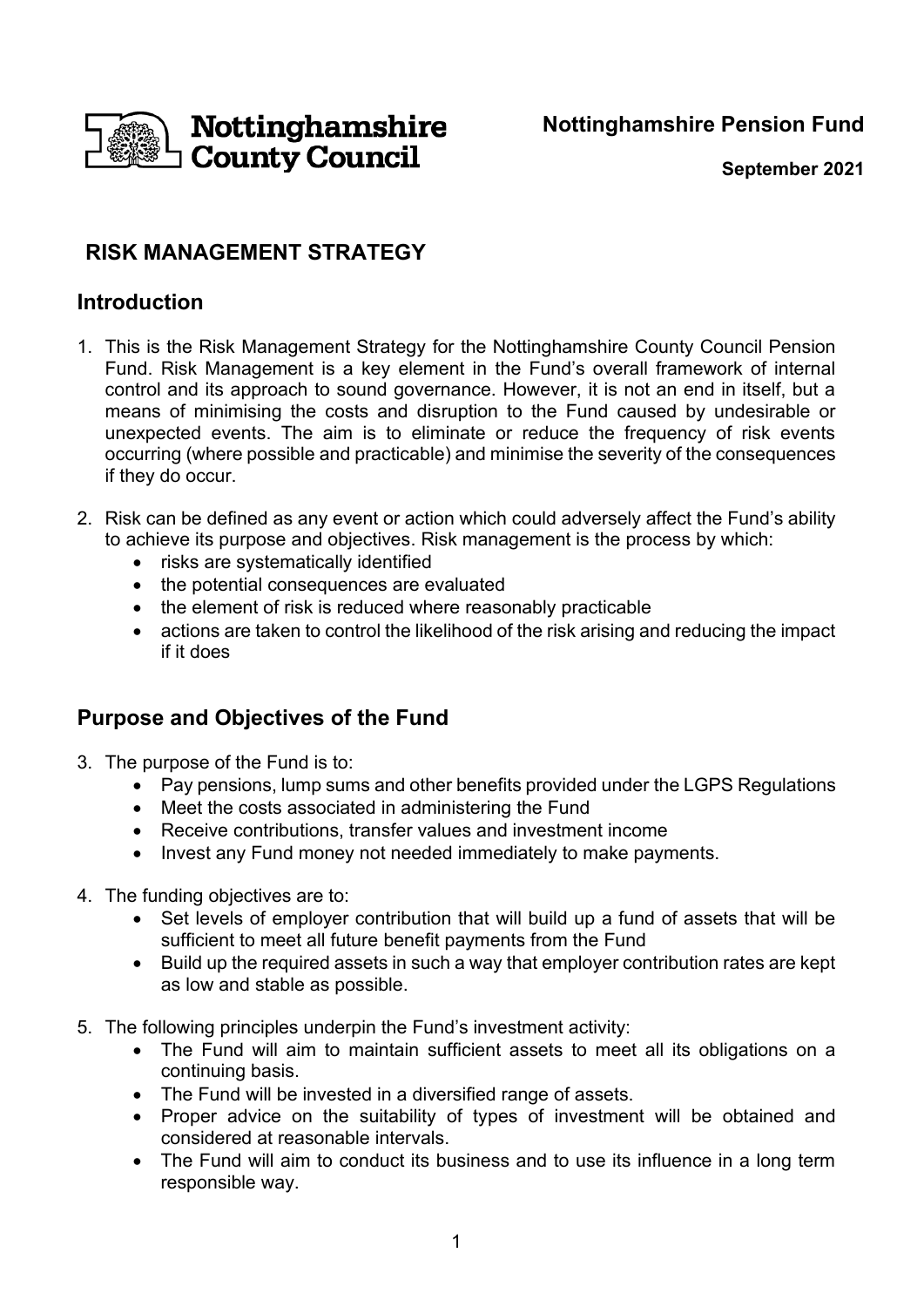# **Key Parties**

6. The key parties involved in the Fund and their responsibilities are as follows.

### **The Administering Authority**

- 7. The Administering Authority for the Pension Fund is Nottinghamshire County Council. Under the terms of the Council's constitution, the functions of the Council as administering authority are delegated to the Nottinghamshire Pension Fund Committee. The full governance arrangements of the Fund are detailed in the Fund's Governance Compliance Statement. The main responsibilities of the Administering Authority are to:
	- Collect employee and employer contributions
	- Invest the Fund's assets
	- Pay the benefits due to Scheme members
	- Manage the actuarial valuation process in conjunction with the Fund Actuary
	- Prepare and maintain the Funding Strategy Statement (FSS) and Investment Strategy Statement (ISS) after consultation with other interested parties as appropriate
	- Monitor all aspects of the Fund's performance.

#### **Committee members**

- 8. The members of the Committee are not trustees (as the LGPS is a statutory scheme) but do have fiduciary duties towards the scheme members and employers. The main responsibilities of the Committee are to:
	- Determine the overall investment strategy, and what restrictions, if any, are to be placed on particular types and market locations of investments
	- Determine the type of investment management to be used and appoint and dismiss fund managers
	- Receive quarterly reports on performance from the main fund managers and question them regularly on their performance
	- Receive independent reports on the performance of fund managers on a regular basis
	- Be encouraged to receive suitable training to help them discharge their responsibilities and attend such training courses, conferences and meetings that deliver value for money to the Fund.

#### **Scheme Employers**

- 9. In addition to the Administering Authority, a number of other Scheme Employers, including Admission Bodies, participate in the Fund. The responsibilities of each Scheme Employer that participates in the Fund, including the Administering Authority, are to:
	- Collect employee contributions and pay these together with their own employer contributions as certified by the Fund Actuary to the Administering Authority within the statutory timescales
	- Notify the Administering Authority of any new Scheme members and any other membership changes promptly
	- Exercise any discretions permitted under the Regulations
	- Meet the costs of any augmentations or other additional costs in accordance with agreed policies and procedures
	- Notify the Administering Authority of significant changes in the employer's structure or membership.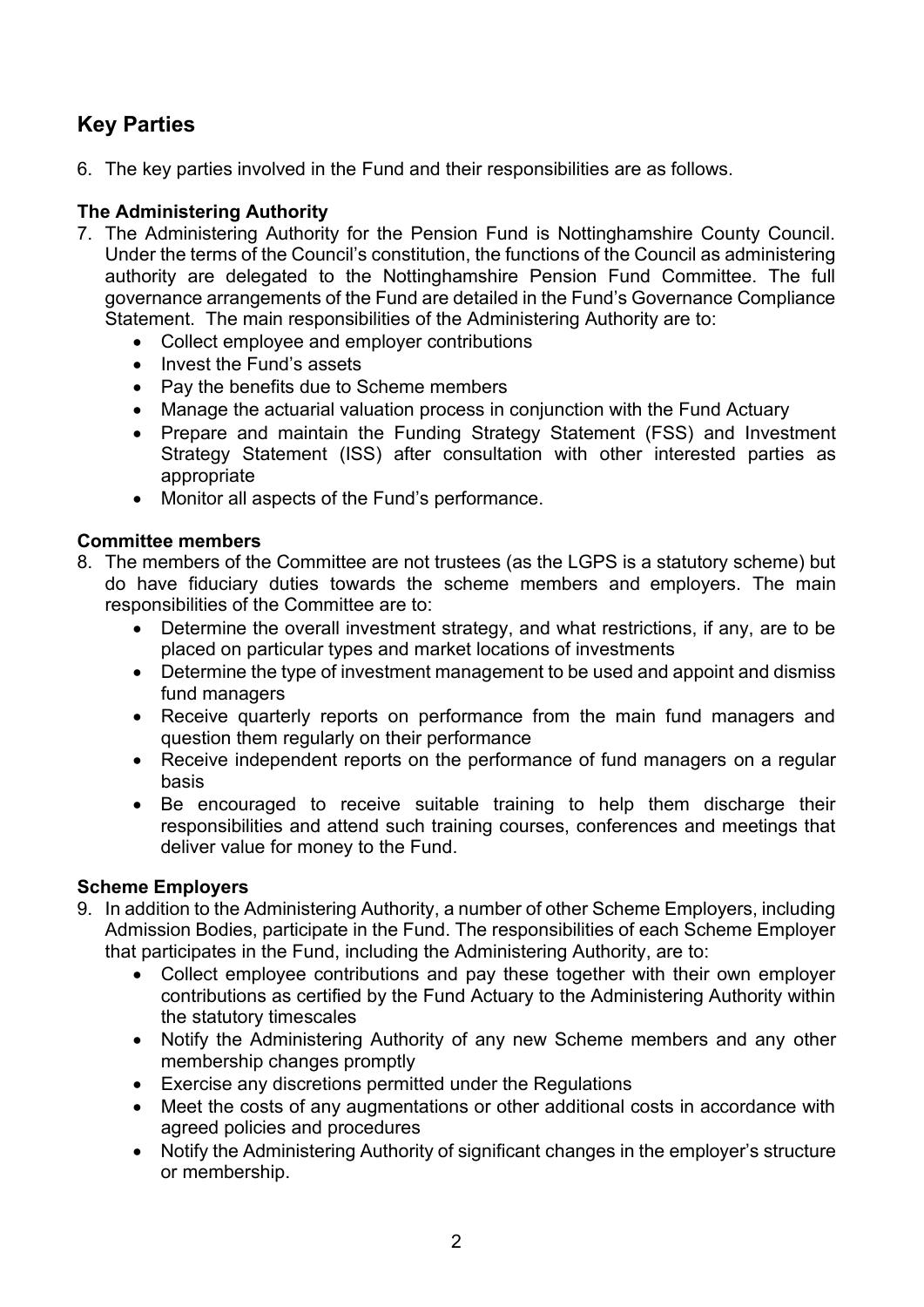### **Fund Actuary**

10.The Fund Actuary for the Pension Fund is Barnett Waddingham LLP. The main responsibilities of the Fund Actuary are to:

- Advise interested parties on funding strategy and completion of actuarial valuations in accordance with the FSS and the Regulations
- Advise on other actuarial matters affecting the financial position of the Fund.

#### **Chief Finance Officer**

- 11.Under the Council's constitution, the Service Director Finance, Infrastructure & Improvement is designated the Council's Chief Finance Officer (also known as the Section 151 Officer). The Group Manager (Financial Management) is the deputy Section 151 Officer. Financial Regulations specify that the Section 151 Officer is responsible for arranging the investment of the Pension Fund. Operational matters falling under this responsibility are exercised by the Senior Accountant (Pensions & Treasury Management).
- 12.Representatives of the Service Director Finance, Infrastructure & Improvement provide advice to the Committee on investment matters and attend meetings of the Nottinghamshire Pension Fund Committee as required.

#### **Service Director Customers, Governance and Employees**

- 13.The Service Director Customers, Governance and Employees is responsible for the Pensions Administration function, operated by the Pensions Office within the Business Support Centre. This function covers:
	- Pensions administration and employers support
	- Pensions administration systems
	- Communications
	- Technical/performance support
- 14.Representatives of the Service Director Customers, Governance and Employees provide advice to the Committee on pension administration matters and attend meetings of the Nottinghamshire Pension Fund Committee as required.

#### **Independent Adviser**

- 15.The Fund has an Independent Adviser who attends meetings of the Nottinghamshire Pension Fund Committee and Pensions Working Party as required.
- 16.The Independent Adviser is engaged to provide advice on:
	- the objectives and policies of the fund
	- investment strategy and asset allocation
	- the fund's approach to responsible investment
	- choice of benchmarks
	- investment management methods and structures
	- choice of managers and external specialists
	- activity and performance of investment managers and the fund
	- the risks involved with existing or proposed investments
	- the fund's current property portfolio and any proposals for purchases, sales, improvement or development
	- new developments and opportunities in investment theory and practice